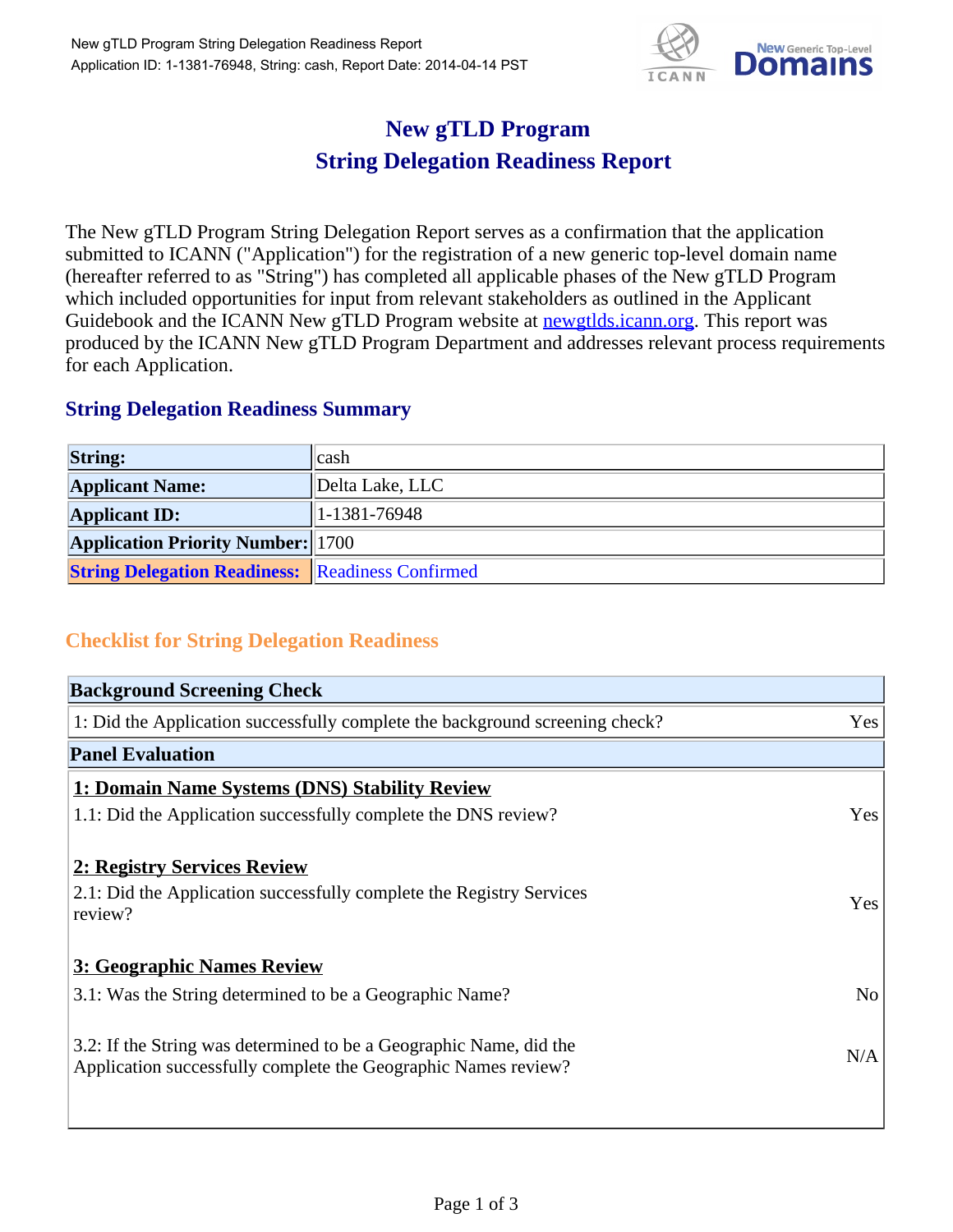

| 4: Financial Review                                                                |            |
|------------------------------------------------------------------------------------|------------|
| $\vert$ 4.1: Did the Application successfully complete the Financial Capability    | Yes        |
| review?                                                                            |            |
| <b>5: Technical Review</b>                                                         |            |
| 5.1: Did the Application successfully complete the Technical and                   | <b>Yes</b> |
| <b>Operation Capability review?</b>                                                |            |
|                                                                                    |            |
| <b>6: String Similarity Review</b>                                                 |            |
| $\vert$ 6.1: Was the Application determined to not be confusingly similar to other | Yes        |
| applied for strings, including through String Confusion Objections?                |            |
| 6.2: If the Application was determined to be confusingly similar to other          |            |
| applied for strings, including through String Confusion Objections, did the        |            |
| Application prevail in the string contention resolution process (CPE,              | N/A        |
| Auction, and/or Self-Resolution of String Contention via                           |            |
| withdrawal/termination of all other members in contention)?                        |            |

| <b>Public Comment Period</b>                                                                                                                                                                   |                |
|------------------------------------------------------------------------------------------------------------------------------------------------------------------------------------------------|----------------|
| 1: Was the public provided an opportunity to submit comments on the Application?                                                                                                               | Yes            |
| 2: Were comments for the Application considered by evaluation panels?                                                                                                                          | Yes            |
| <b>Objection Process</b>                                                                                                                                                                       |                |
| 1: Were objections filed against the Application?                                                                                                                                              | <b>No</b>      |
| 2: If objections were filed against the Application, did Applicant prevail in the dispute<br>resolution proceedings for all Legal Rights, Limited Public Interest and Community<br>Objections? | N/A            |
| Governmental Advisory Committee (GAC) Advice                                                                                                                                                   |                |
| 1: Did the GAC have an opportunity to provide advice for the Application?                                                                                                                      | Yes            |
| 2: Did the GAC provide consensus GAC advice that the String should not be approved by<br>the ICANN Board?                                                                                      | <b>No</b>      |
| 3: If the GAC provided consensus GAC advice to the ICANN Board, did the ICANN Board<br>(or New gTLD Program Committee) accept the GAC advice?                                                  | N/A            |
| <b>Accountability Mechanisms</b>                                                                                                                                                               |                |
| 1: Was the Application the subject of a complaint or review through one of ICANN's<br>accountability mechanisms (Reconsideration or Independent Review)?                                       | N <sub>0</sub> |
| 1.1: If yes, did the BGC, ICANN Board or New gTLD Program Committee determine that<br>the Application should not proceed to contracting?                                                       | N/A            |